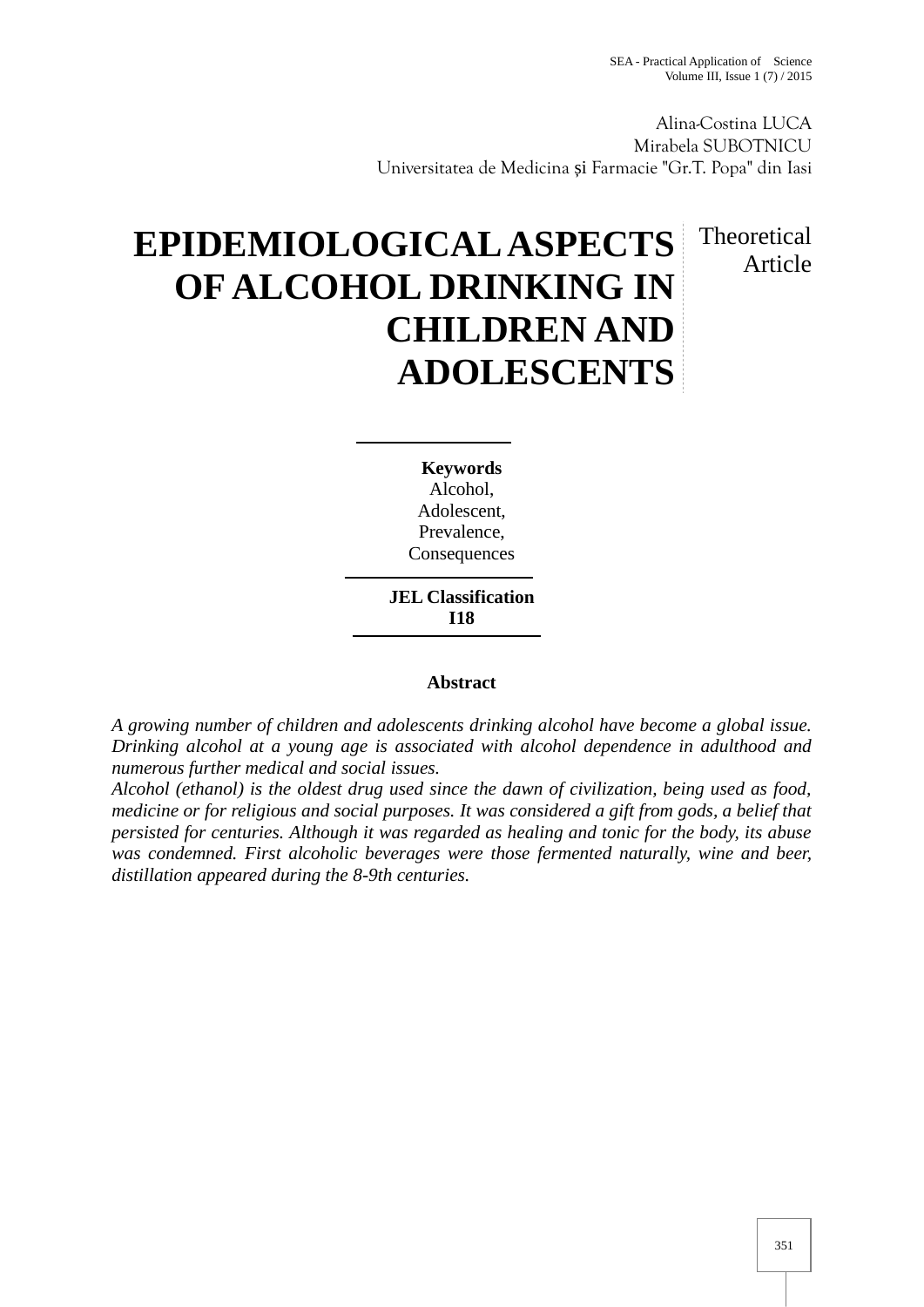The average annual consumption among adults in the US is of 6.7 liters of pure alcohol per capita. A statistics conducted among adolescents shows that 75.1% had consumed alcohol until the last year of high school and 41% until the last year of junior high (Johnston et al., 2006; Donovan, 2009).

Alcohol consumption in Europe is higher than in any other region of the world, with a consumption of 12.18 liters per capita /year for adults. (Ministerul S  $n \text{ t}$  tii, 2014)

It significantly increased among children and adolescents where the average age of onset decreased from 14 to 12 years.( Hibell et al, 2014)

A report made by AAA prevent in 2013 showed alcohol drinking among adolescents in different European countries. The country with the highest annual consumption of alcohol among adolescents is Hungary (45.9%), followed by Estonia (44.6%) and Denmark (39.8%). The lowest consumption is in Bosnia and Herzegovina (7.5%) and Iceland (9.3%). In case of occasional and binge drinking (ingestion of large quantities of alcohol in a short period of time), the first positions are held by Ireland (26.1%), Finland (25.5%), Denmark (22.2 %), Norway (19.2%) and Germany (16.7%), and the last by Armenia (2.9%), France (3.9%), Iceland (4.4%).

Romania ranks the fifth among the countries with the highest consumption of alcohol, with 12.7 alcohol liters of pure alcohol per capita/ year in people aged over 15 years. (Reijlink et al., 2011; Ministerul S  $n \text{ t}$  ții, 2014)

1.The average age at which young people start drinking is 14 years. According to 2007 ESPAD study, 74% of Romanian teenagers aged between 15 and 16 have consumed alcohol in the last 12 months, and 12% before the age of 13 years. Males are more affected, 37% are boys and only 14% girls among adolescents who reported drinking in the past month. The same study concluded that Romanian teenagers are moderate alcohol consumers compared to those in Western Europe. (http://www.aaaprevent.eu/)

The legal age for alcohol drinking is 16 years in Italy, Portugal, between 16 and 18 years depending on the type of alcoholic beverage in Denmark, France, Austria, Germany, Switzerland, 18 years in most of Europe and 21 years in the US. (Donovan, 2009; Hibell et al., 2014; http://www.espad.org)

Acute alcohol poisoning is the most common complication of alcohol drinking occurring after consumption of large quantities of alcohol in a short period of time. In small children, under 5 years, it is random, being more common in adolescents. Symptoms vary depending on the amount of alcohol ingested. There is an increased risk of hypoglycemia in a small child under 5 years and symptoms are similar to those in an adult in children over 11 years.( Ringenberg et al., 2013) There is a link between blood alcohol content and the degree of acute intoxication, requiring a much smaller amount of alcohol for acute intoxication. (Lamminpää, 1994) 0.5 Ingestion of 1 gram/kilogram of body weight causes acute poisoning and ingestion of more than 3 grams/kilogram of body weight can be fatal. (Lamminpää, 1994; Ministerul S n t ții Republicii Moldova, 2013)

There are 3 stages of intoxication, *excitation phase* when disinhibition occurs, euphoria, visual and reaction rate disturbances appear, *incoordination phase* - when vomiting, speech, gait and balance impairment occur by affecting cerebellum and third stage, *alcoholic coma* which is deep, often leading to death (Lamminpää, 1994; Ministerul S n t ții Republicii Moldova, 2013). Hallucinations are also common.

During adolescence and young adulthood, the brain is in constant development, emotional and cognitive changes occurring.

If chronic exposure to alcohol occurs during this time, then irreversible damage to structure or function in the central nervous system appears, which will subsequently cause memory impairment, poor school performance, dropouts, aggression, attention deficit.

In addition to changes in the brain, chronic drinking causes disorders of the cardiovascular system, intestinal tract, liver, pancreas and anemia. (DeWit et al., 2010)

Alcohol ingestion during pregnancy is harmful, toxic to the fetus, it occurs especially in the central nervous system after passing the placenta barrier. In pregnant women consuming alcohol, we can observe placental abnormalities, miscarriages, premature birth, birth of dead fetuses, fetal alcohol syndrome (FAS). (Petrescu et al., 2007; Dorobanțu et al., 2011)

2.In 2013, the incidence of fetal alcohol syndrome (FAS) was 8 per 1,000 births worldwide and 1 outof 13 pregnant women in the US dealt with heavy drinking. (Landgraf et al., 2013; http://www.cdc.gov/ncbddd/fasd/data.html)

Drinking alcohol at any time during pregnancy can cause SAF of varying degrees of severity: specific craniofacial anomalies occur during first two quarters of pregnancy (microcephaly, microphthalmia, short nose with enlarged base, narrow upper lip, retrognatism) accompanied by cardiovascular malformations, renal, central nervous system abnormalities, skeletal abnormalities, growth retardation, visual and auditory disorders. Memory, feelings, school performance is especially involved if ingestion of alcohol occurs in the third quarter of pregnancy. These patients have a poor prognosis, most cases, over 90%, presenting psychiatric disorders and have difficulties in adapting to schools, violence,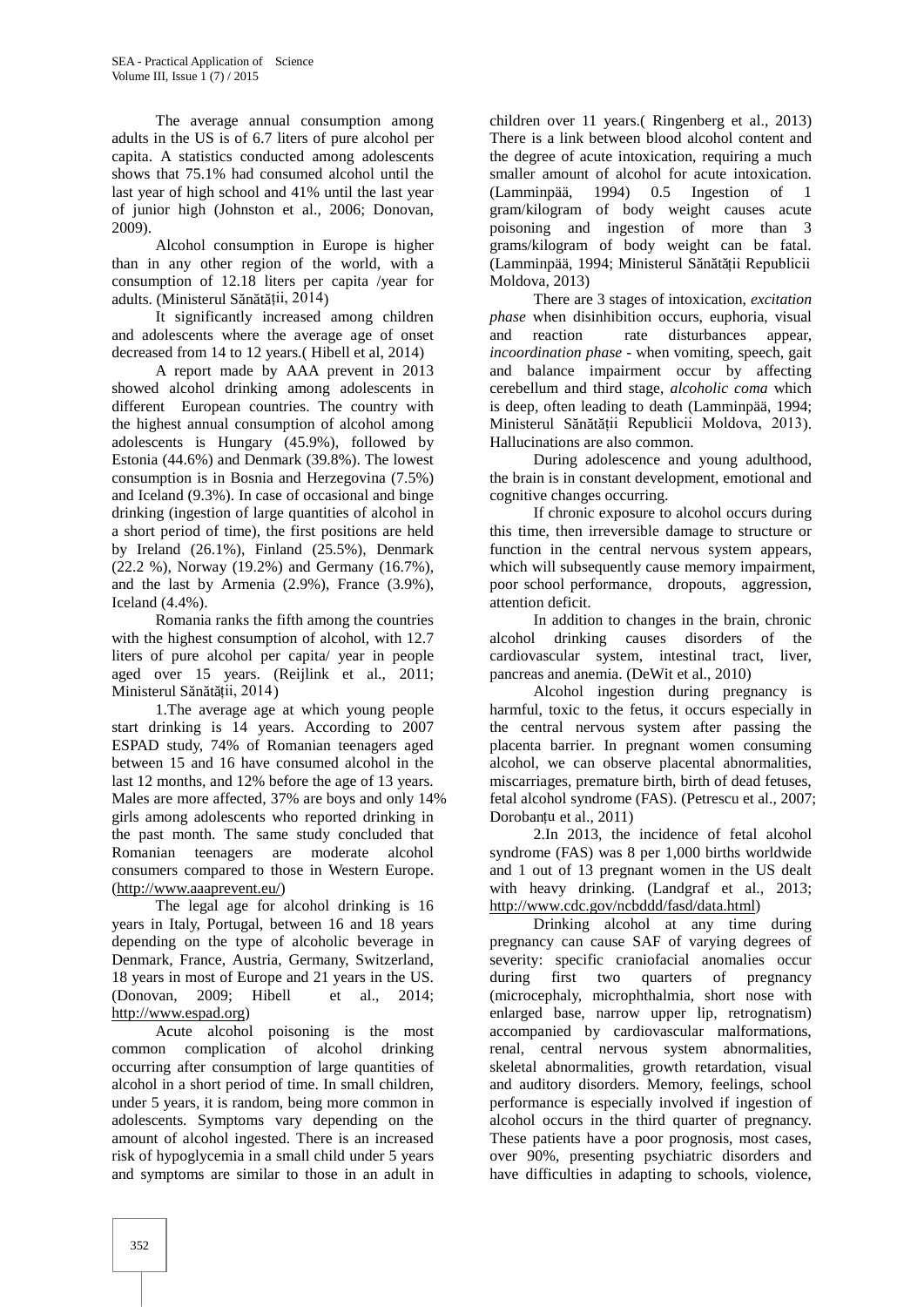deviant behavior and attention deficit occur in more than 50% of the cases (Dorobanțu et al., 2011)

Treatment is difficult, it is not curative, requiring a multidisciplinary team made of physicians from different specialties (correction/improvement of associated malformations), psychologists, speech therapists. It is difficult to quantify the amount of alcohol ingested causing SAF, as it could be observed in cases of occasional drinking during pregnancy. (Dorobanțu et al., 2011; May et al., 2013). There is just one prevention method that of mother's abstinence during pregnancy. Chronic alcohol drinking before the age of 16 significantly increases the risk of dependence in a future adult. The younger is the age of onset of alcohol drinking, the higher is the likelihood of developing dependence. (Reijlink et al., 2011; DeWit et al., 2000)

There are multiple causes if alcohol drinking. The *family environment* is very important in the development of a future adult. Many children whose parents work abroad turn to drugs, alcohol, smoking, aggressive behavior in their attempt to get the attention of their parents or even to make them return into the country. Alcohol drinking [3] Dorobanțu, among parents predisposes to abuse among children, a genetic component being also<br>mentioned in this sense. (Sumnall, 2011) mentioned in this sense. Separation or death of one of the parents fights between parents or between children and parents are also linked to alcohol drinking among adolescents. Parents have a key role in preventing alcohol drinking among adolescents.

3.A family relationship with strong, honest family values based on trust and respect may decrease the incidence or even prevent this vice among youth. (http://www.aaaprevent.eu/)

4.*Environmental factors* have a significant influence on adolescents. It is a critical age when integration and adaptation into different environments matters, these having a leading role in alcohol drinking. Curiosity, desire to have new experiences, independence, maturity could also be added. Alcohol is used in most cases for socializing purposes. (Schuckit, 2009;<br>http://www.aaaprevent.eu/). One should not http://www.aaaprevent.eu/). One should not overlook the role of alcohol advertising producers, movies in which drug and alcohol abuse are presented as normal or even as an example.( http://www.cdc.gov/ncbddd/fasd/data.ht ml)

Depression, low self-esteem, emotional disappointments are also heavily involved in alcohol abuse, the state of euphoria, increased confidence being among the main effects being sought and obtained during drinking

The consequences of alcohol drinking at an early age can be devastating. It is among the three main causes of death between the age of 12 and 20 murder, suicide, accidental injuries (especially car accidents). (Donovan, 2009)

There is also risk of sexual abuse or having unprotected sex with the wrong people.

Underage alcohol drinking is associated with poor academic performance, drug addiction, suicide attempts or delinquent behavior during secondary and high school. Young adults face<br>integration problems, inability to retain problems, inability to employment, strong drugs abuse, aggressive even criminal behavior.

It is necessary that strong strategies should be implemented nationwide to prevent alcohol drinking and health and social consequences resulting from this behavior.

## **References:**

- [1] DeWit DJ, Adlaf EM, Ogborne (2000) Age at first alcohol use: a risk factor for the development of alcohol disorders, Psychiatry. 2000 May; 157(5):745-50
- [2] Donovan John E. (2009) Really Underage Drinkers: The Epidemiology of Children's Alcohol Use in the United States, Prev Sci. 8(3): 192–205.
- tefan, Laura Popescu, Ioana Daniela Boricean, (2011) Sindromul alcoolic fetal-vârful icebergului în expunerea prenatală la alcool, Revista de Neurologie i Psihiatrie a Copilului i Adolescentului din România
- [4] Hibell, B., Guttormsson, U., Ahlstrom, S., Balakiereva, O., Bjarnason, T., et al. (2009) The 2009 ESPAD Report: Substance Use Among Students in 35 European Countries.
- [5] http://www.cdc.gov/ncbddd/fasd/data.html
- [6] http://www.espad.org
- [7] http://www.aaaprevent.eu/
- [8] Johnston LD, O'Malley PM, Bachman JG, Schulenberg JE (2006) Monitoring the Future national survey results on drug use, 1975–2005: Volume I. Secondary school students (NIH Publication No. 06–5883) Bethedsa, MD: National Institute on Drug Abuse.
- [9] Lamminpää Anne (1994) Acute alcohol intoxication among children and adolescents, European Journal of Pediatrics, Volume 153, Issue 12, pp 868-872
- [10]Landgraf MN1, Nothacker M, Kopp IB, Heinen F (2013) The diagnosis of fetal alcohol syndrome, Dtsch Arztebl Int. 2013 Oct;110(42):703-10
- [11]May PA, Blankenship J, Marais AS, Gossage JP, Kalberg WO, Joubert B, Cloete M, Barnard R, De Vries M, Hasken J, Robinson LK, Adnams CM, Buckley D,Manning M, Parry CD, Hoyme HE, Tabachnick B, Seedat S (2013) Maternal alcohol consumption producing fetal alcohol spectrum disorders (FASD): quantity, frequency, and timing of drinking, Drug Alcohol